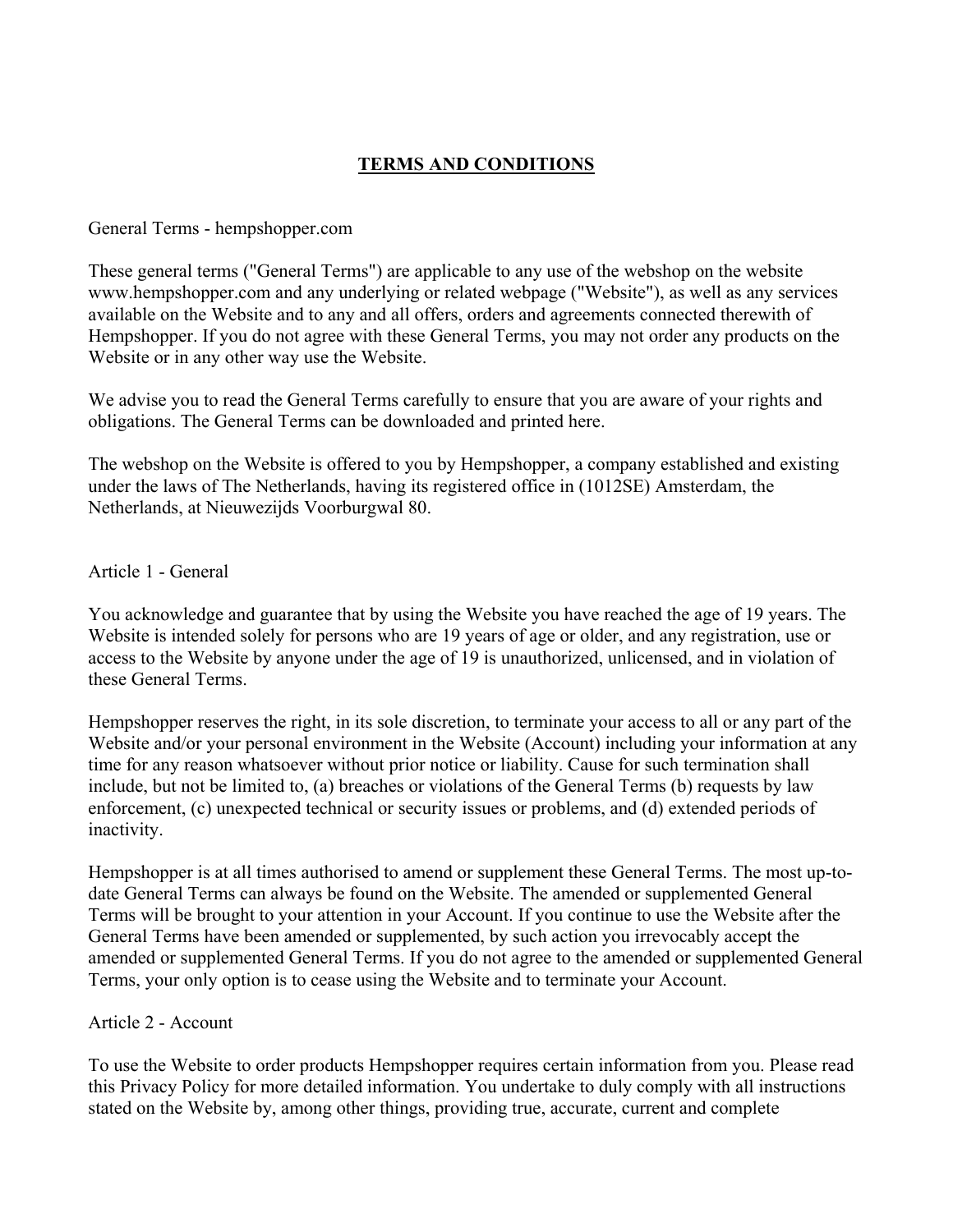information about yourself. You undertake to update information about yourself within ten (10) days of any changes.

For a tailored shopping experience you can register an Account on the Website. It is not permitted to create an Account using the name of another person or company. During registration, you must provide a user name, e-mail and password (Login Details) with which you can gain access to your Account.

You will receive an email including your Login Details upon completing the registration process on the Website. You are responsible for maintaining the confidentiality of the Login Details, and are fully responsible and liable for all activities that occur with your Account. You agree to (a) immediately notify Hempshopper of any unauthorized use of your Login Details or Account or any other breach of security, and (b) ensure that you exit from your Account at the end of each session. Hempshopper cannot and will not be liable for any loss or damage arising from your failure to comply with this article.

You hereby agree to indemnify and hold harmless Hempshopper against any and all claims which might be incurred as a consequence of any use or abuse by any unauthorized person of your password or account.

# Article 3 - Products and Orders

You agree that the use of the Website including the webshop is at your sole risk. You agree that all products, including but not limited to waterpipes, glass tubes and pipes displayed, advertised or sold within the Website are expressly intended for ornamental purposes, collector purposes or for use with legal smoking products or other lawful purposes only. No other use for these items in any way is either intended or condoned by you or Hempshopper.

Unless otherwise specified by Hempshopper, all offers made by Hempshopper are without commitment until you have received confirmation of your order from Hempshopper, by which the agreement between you and Hempshopper for the purchase of a product (Agreement) is concluded. Neither manifest errors nor minor misstatements in the information concerning the products on the Website, including the images, bind Hempshopper.

You declare that you are aware of the technical steps leading to the conclusion of the Agreement, whether the Agreement shall be archived and is accessible, and the languages in which the Agreement can be drawn up. You will be shown a summary of your selected products before the order is placed. In this summary, you are given the opportunity to adjust the order before the products are ordered.

### Article 4 - Price and Payment

All prices stated by Hempshopper are in Euros and inclusive of value added tax (VAT), other government levies and the delivery costs of the product, unless otherwise stated. You can pay the amount due by the method specified on the Website.

You will be in default by operation of law, without any notice of default or warning being required, if and as soon as the direct debit is rejected or reversed or if you fail to pay any of Hempshopper invoices within the specified payment term. In addition, you will owe statutory interest on the outstanding amount, calculated from the date of the default to the date of payment in full.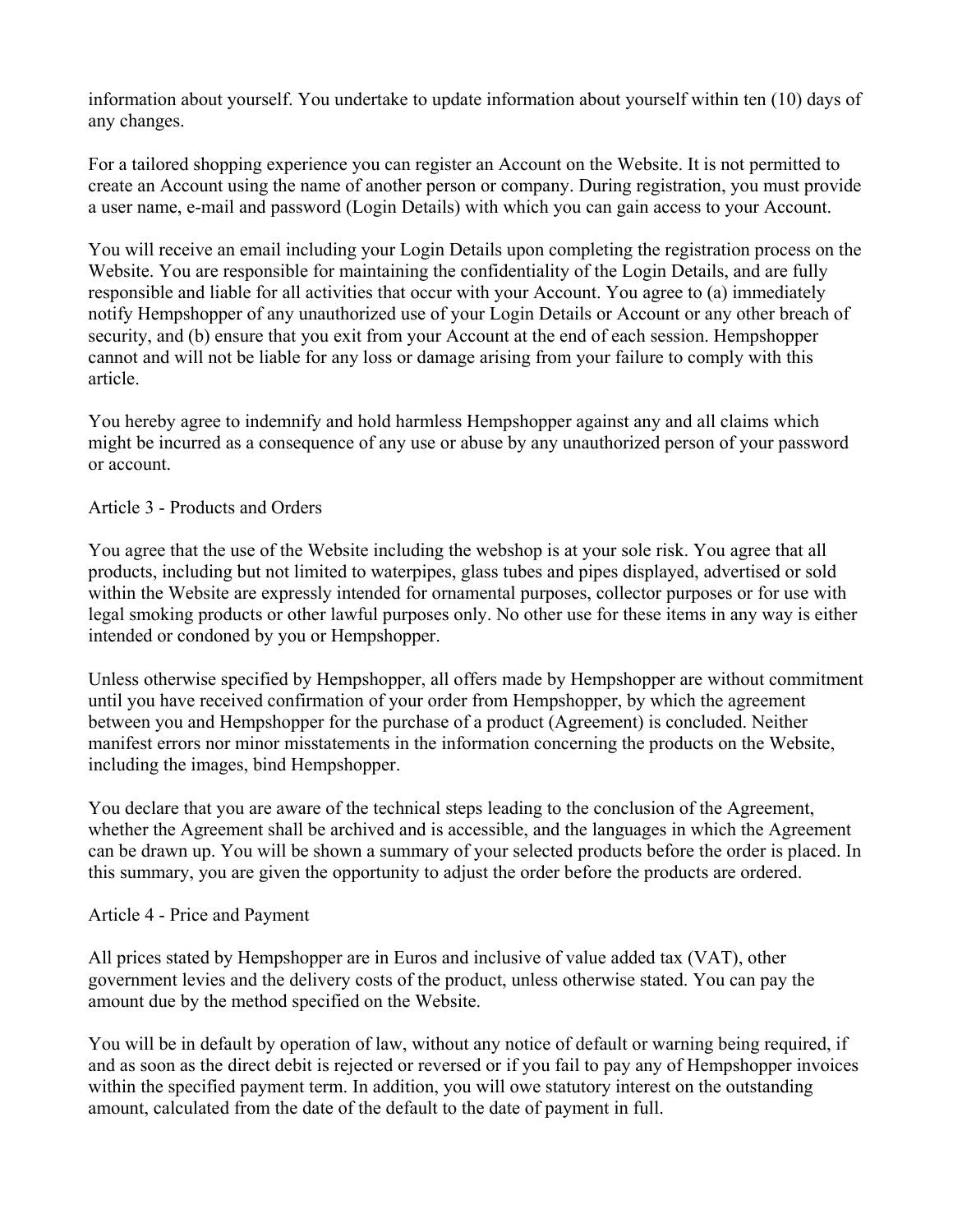If, following a demand for payment or notice of default, you continue to fail to pay the amount due in full, Hempshopper may pass on the claim to a debt collection agency. In that event, any and all costs incurred by Hempshopper in connection with overdue payments, such as litigation costs and legal and other costs, including the cost of legal assistance, bailiffs and collection agencies, calculated in accordance with the graduated scale of extrajudicial collection costs, will be at your expense with a minimum of EUR 40,--.

Article 5 - Delivery and shipping info

The products purchased by you on the Website are delivered to the address specified by you for that purpose. Delivery will be made only after your payment has been received, unless you have opted for payment in arrears. During the transportation of the product(s) Hempshopper will carry the risk of damage, theft or loss. At the moment of delivery of the product(s) the risk passes to you.

If no other delivery period is agreed upon, the delivery shall occur within 30 (thirty) days of purchase. If you are not at home at the time of the delivery a redelivery may need to be arranged. The costs of redelivery of the products ordered by you will be at your expense.

In case Hempshopper is not able to deliver the product(s) within 30 (thirty) days, Hempshopper shall inform you immediately in writing in which case you are entitled to terminate the Agreement by notifying such in writing to Hempshopper. Hempshopper will repay the amount paid by you into an account specified by you within 30 (thirty) days at the latest, without incurring any other or further liability.

If any product ordered by you is not or no longer available, Hempshopper will be entitled to ship an alternative product. Hempshopper will notify you of that fact as soon as feasible, but at any rate upon delivery of the product.

The alternative product is of at least equal quality and price and, to the extent possible, has the same features as the ordered product. If no alternative product is available or deliverable, Hempshopper will repay the amount paid by you into an account specified by you within 30 (thirty) days at the latest, without incurring any other or further liability.

Article 6 - Returns and Complaints

After receiving the products, you are entitled to terminate the Agreement without giving reasons within 14 (fourteen) days provided that the products are still factory sealed. You have to inform Hempshopper of the termination via email and have to return the products immediately.

The costs of the return shipment will be at your expense, unless the return shipment involved an alternative product within the meaning of article 5. You bear the risk during this transportation. In the event payments have already been made, Hempshopper shall, after receiving the products concerned, refund the money of this Agreement & including shipment costs to you within 30 (thirty) days.

You can file a complaint relating to the Website with Hempshopper by filling out the contact form on the contact page of the Website. Hempshopper will respond to the complaint as soon as feasible.

Complaints with respect to the delivered products will only be handled if communicated to Hempshopper within 30 (thirty) days of delivery of the products, with a detailed description of the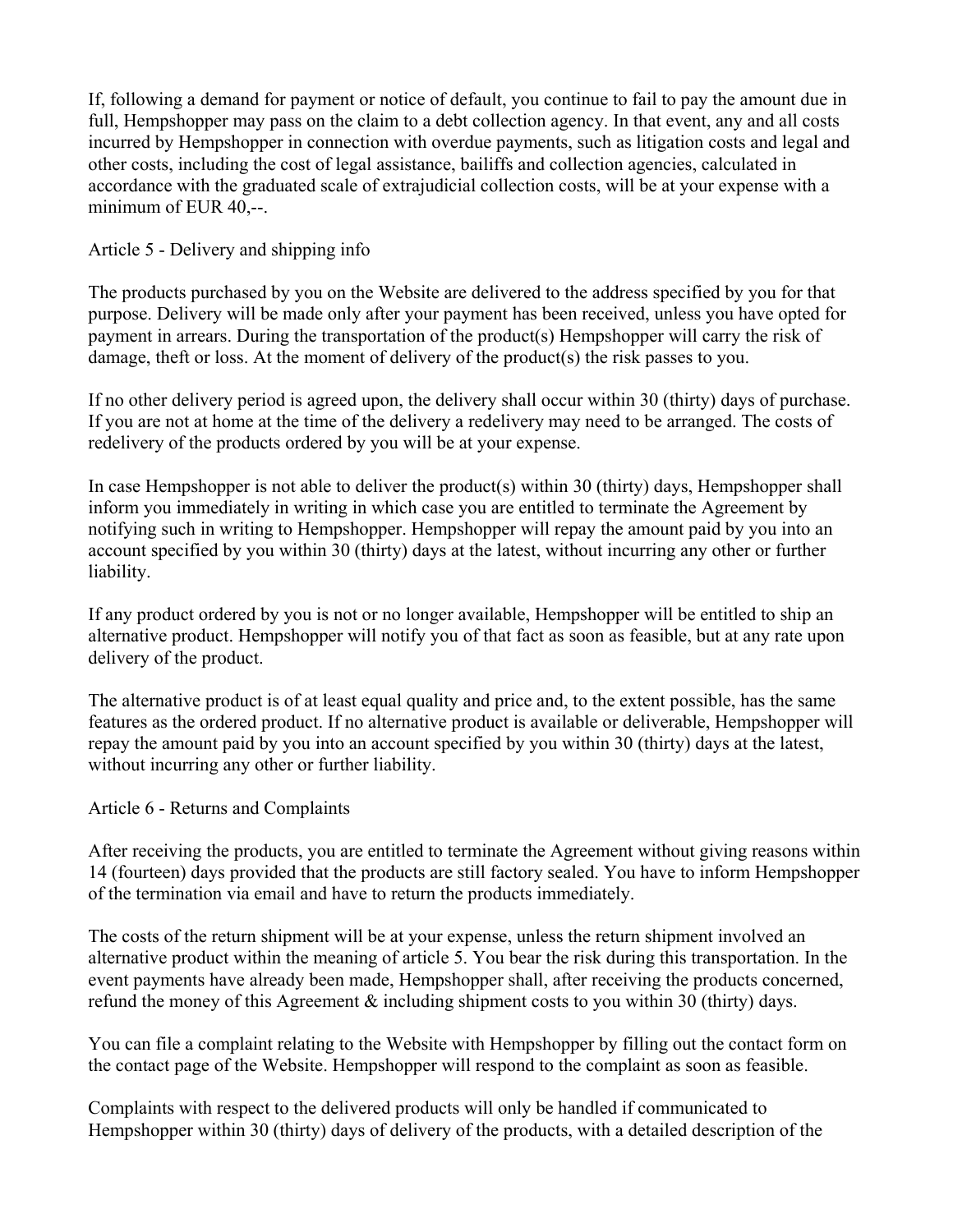nature and extent of the concerning defect. After this period has expired, the delivered products are deemed to have been found satisfactory and the delivery has been unconditionally accepted.

If Hempshopper is of the opinion that a complaint is justified, it is obliged only to deliver replacement products as soon as possible without you being entitled to compensation for any damages. The costs of both return consignments, repair and/or replacement will be paid by Hempshopper.

The obligations of Hempshopper referred to in this article will not be applicable in the event that the defect to a product has been fully or partially caused by any incorrect, improper, careless or incompetent use and/or if you have made any modifications to the products.

# Article 7 - Privacy

When visiting the Website, ordering a product and setting up and using an Account, you provide personal data to Hempshopper. These personal data are and will be processed in accordance with the provisions of Hempshopper Privacy Policy and the applicable laws and regulations. The Privacy Policy can be found here.

Article 8 - Warranty and Indemnifications

You accept that the Website is provided only with the functionality and other features as they are at the time of use (on an 'as is' and ëas availableí basis). Hempshopper does not warrant that the Website is available at all times without interruption and error-free or that the information on the Website, including but not limited to the delivery period and the stock level indicator, is accurate, up to date and complete at all times. Hempshopper disclaims all warranties, either express or implied, including, but not limited to, warranties of condition, quality, merchantability, fitness for a particular purpose and non-infringement.

You warrant that, when using the Website and/or the Account, you will refrain from:

(i) using robots, spiders, scrapers or other applications;

(ii) performing acts that place unreasonable and/or disproportionate demands on the Website's infrastructure and/or interfere with the Website's functionality;

(iii) using applications that monitor the Website and/or copy parts of the Website; and/or

(iv) use for illegal purposes or in violation of the General Terms and any applicable law or

regulation.You indemnify and hold harmless Hempshopper against all possible loss or damage suffered and costs incurred by Hempshopper as a result of claims by third parties arsing from:

(i) any act performed by you in using the Website and/or the use of your Account;

(ii) any act performed by you that violates these General Terms and/or any (intellectual property) rights of third parties;

- (iii) any act performed by you in ordering and/or taking delivery of products; and/or
- (iv) any wrongful act committed by you.

You will be obliged to compensate Hempshopper for any and all costs incurred and loss or damage suffered by the latter relating in any way whatsoever to such claims.

Hempshopper does not guarantee that customs does not confiscate the products ordered by you. If such is the case Hempshopper will not refund any payments to you.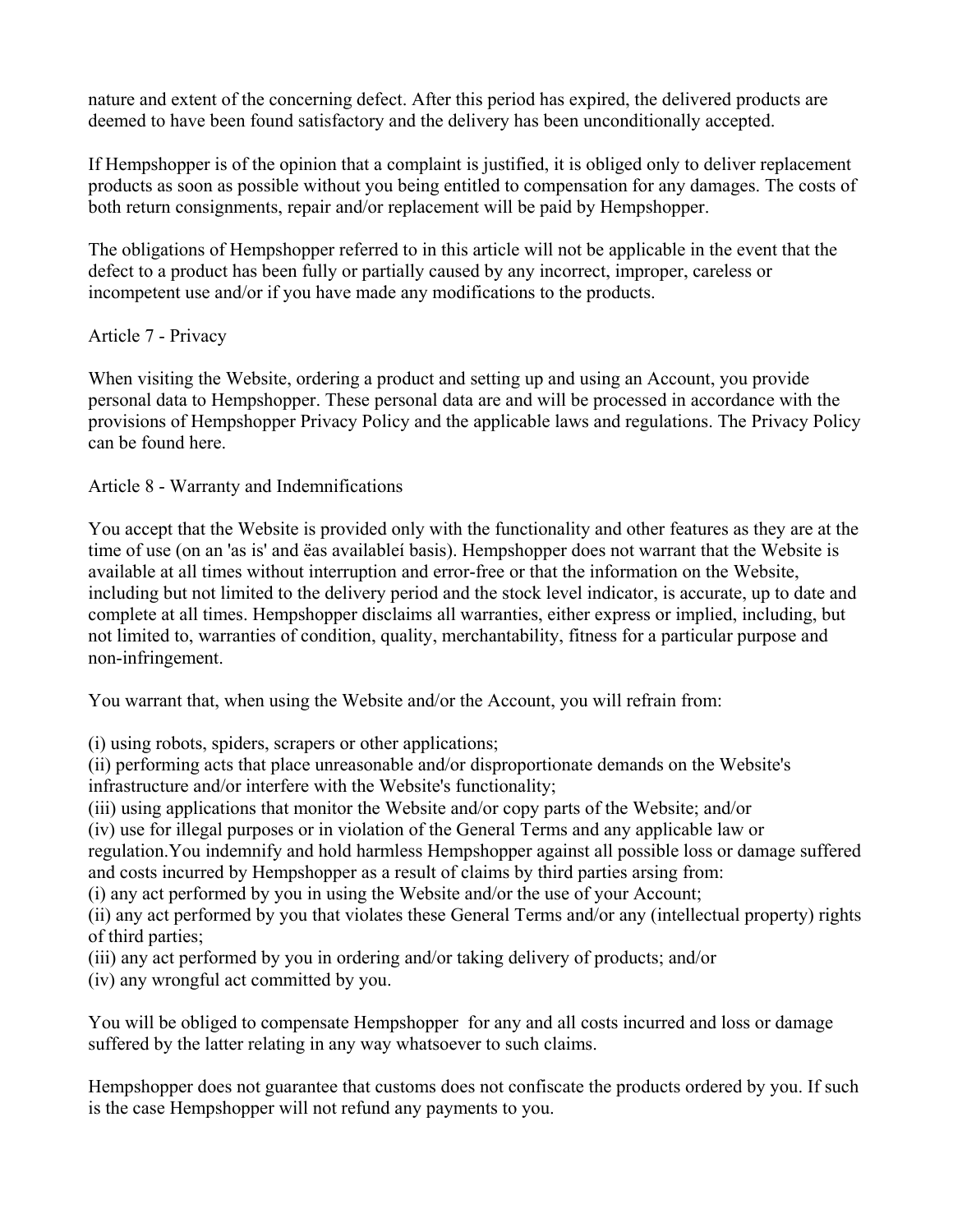Article 9 - Liability

Hempshopper liability for any attributable failure to perform its obligations, by reason of a wrongful act or otherwise, is limited per event (with a series of connected events counting as one event) to compensation for the direct loss or damage suffered by you not exceeding the actual amount paid by you for the product ordered. However, Hempshopper Shop will not in any event be liable to pay an amount exceeding EUR 100,-- (in words: one hundred euros).

'Direct loss or damage' is understood to mean exclusively:

property loss or damage;

reasonable costs incurred to prevent or limit the direct loss or damage anticipated as a result of the event giving rise to liability; and

reasonable costs incurred to ascertain the cause of the loss or damage.

Any liability on the part of Hempshopper for loss or damage other than direct loss or damage (i.e. indirect loss or damage), including but not limited to consequential loss or damage, loss of and/or damage to data, loss of profit and loss of turnover, lost savings, reduced goodwill, loss due to business interruption and loss or damage due to claims your customers, is excluded.

Hempshopper will not in any event be liable in any way whatsoever for loss and/or damage caused by:

work, problems, interventions, modified or impaired functionality or other circumstances affecting the availability and/or use of the Website or the Account;

the temporary or permanent unavailability or breakdown of the Website or the fact that the information on the Website is inaccurate, out of date or incomplete;

your failure to ensure that the data provided within the meaning of article 2 are up to date, complete and/or accurate;

any unauthorised access to or use of the your Account and/or the Website by third parties; or any incorrect, improper, careless or incompetent use of a product and/of if you have made any modifications to a product.

The limitation of liability set out in this article does not apply in the event of an intentional act or omission or wilful recklessness on the part of Hempshopper and/or its management.

A claim for compensation cannot be considered unless you have notified Hempshopper in writing of the loss or damage as soon as feasible after its occurrence. All claims for compensation against Hempshopper will be barred by the mere expiry of a period of 12 (twelve) months after their inception.

Article 10 - Evidence

The administration of Hempshopper counts as, unless the contrary is proven, conclusive evidence of the orders which are given by you and your payments to Hempshopper. You acknowledge that electronic communication can be used in evidence.

Article 11 - Intellectual Property Rights

The intellectual property rights and related rights such as copyright, trademark rights, patent rights, design rights, trade name rights, database rights and neighbouring rights, as well as rights to know-how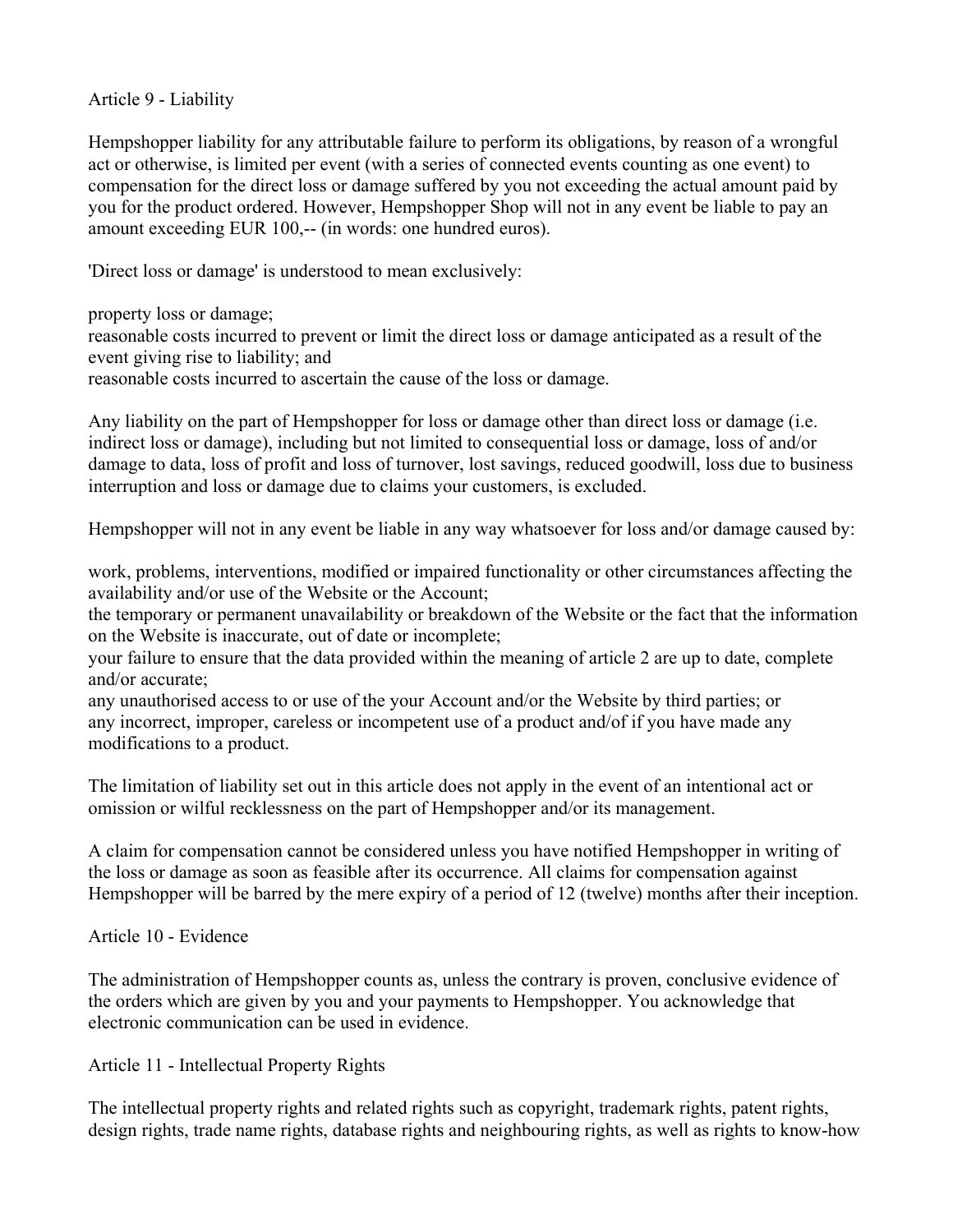and sui generis intellectual property rights (Intellectual Property Rights) with respect to the Website and with respect to the information made available through the Website, including but not limited to texts, look and feel, and video, audio, visual or photographic material, are vested in Hempshopper and/or its licensors.

Unless with permission from Hempshopper or the relevant entitled party or permitted by mandatory law, you are explicitly prohibited from downloading, copying, amending, reverse engineering, publishing and using any information made available through the Website for any direct or indirect commercial purposes or any other purposes other than those referred to in the General Terms.

You may not remove, obscure, conceal or modify any notices or statements relating to Intellectual Property Rights.

No part of the General Terms is intended to transfer any Intellectual Property Rights to you. You undertake to refrain from performing any acts that may infringe on the Hempshopper Intellectual Property Rights, including filing applications for registration of domain names, trademarks or Google AdWords that are similar or identical to any item to which Hempshopper holds the Intellectual Property Rights.

# Article 12 - Third partyís website

Occasionally, the Website may make available a link to a third party's website. These linked websites are not under Hempshopper control and Hempshopper is not responsible for any content, advertising, offers, services, products or other materials on or available from any linked website or any link contained in a linked website, or any changes or updates to such sites.

### Article 13 - Miscellaneous

These General Terms constitute the entire agreement of the parties and supersede any and all prior and contemporaneous agreements of the parties relating to the subject matter. If any provision of these General Terms is determined to be invalid or unenforceable, then such invalidity or unenforceability shall not have any effect on any other provision of these General Terms, all of which shall remain in full force and effect.

These General Terms are governed by Dutch law, unless mandatory law dictates the applicability of the laws of another country. The Vienna Sales Convention (United Nations Convention on Contracts for the International Sale of Goods) is explicitly excluded from application. Any dispute that may arise between you and Hempshopper will be submitted to the competent court in the district of Amsterdam, the Netherlands, unless mandatory law dictates that the dispute must be submitted to a different court.

Hempshopper may assign its rights and obligations arising from the General Terms to third parties. Hempshopper will notify you of any such assignment in a timely manner. You may cease using the Website and terminate your Account if you do not accept the assignment of obligations to a third party.

Hempshopper is a trade name of

Funky Farmers Address: Nieuwezijds Voorburgwal 80, 1012 SE, Amsterdam NL Email: info@hempshopper.com